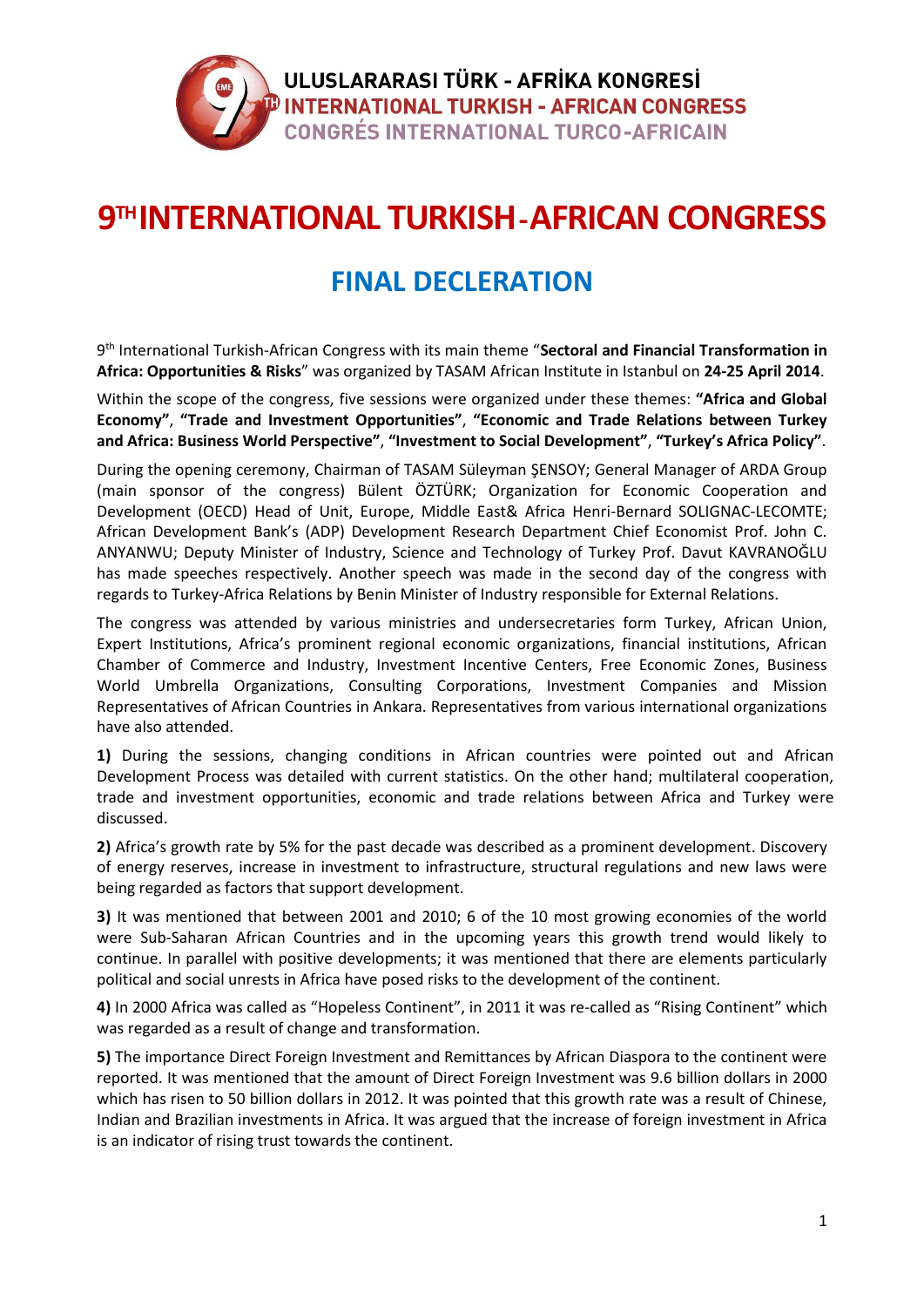

**6)** It was announced that in parallel with the discovery of oil and natural gas reserves, it was expected that the investments would increase in the upcoming years. Also it was mentioned that the investments in the sectors such as real estate, information and communication technologies, banking and finance, tourism, education and health are on the rise.

**7)** It was pointed out that the countries which have received most direct foreign investments are; Ghana, Republic of Congo, Kenya, and Ivory Coast and in the recent years, there has been increase in the investments towards countries such as Tanzania, Mozambique, Zambia, Zimbabwe and Nigeria. It was mentioned that Egypt, Kenya, Republic of South Africa and Nigeria are key actors.

**8)** It was stated that the modernization of infrastructure in Africa has been carried out with major projects by Chinese, Indian, Brazilian and Turkish Companies. However it was mentioned that in order to remedy the deficiencies in the infrastructure of African Countries, more investment is required.

**9)** It was agreed that in order for Africa to accommodate itself to the global rivalry, it has to accelerate its economic transformation. It was stated that the regional economic organizations could contribute to this process. Within the scope of regional cooperation the increase in joint infrastructure, transportation and energy projects were mentioned.

**10)** It was mentioned that as of today 27 African countries were described as middle income countries by World Bank and in accordance with National Growth and Transformation Plans which have been implemented in various countries such as Ethiopia, Mozambique and Zambia would help them to reach this middle income country status.

**11)** It was reported that agriculture is the major employment sector in the continent which has a vital place in African Economy and is the basic condition for the installation of food security.

**12)** Peace and political stability were regarded as major conditions for attracting more investment to Africa.

**13)** It was indicated that with regards to its relations with outside world Africa has been experiencing a fast transformation process. Within this frame work, the examples for institutionalization of relations are such as: Forum on China-Africa Cooperation (FOCAC), India-Africa Forum Summit, Korea-Africa Cooperation Forum, Africa-European Union Summits, Africa-South America Summits, Tokyo International Conference on African Development (TICAD), African Growth and Opportunity Act (AGOA), Africa-Arab Summits and Turkey-Africa Cooperation Summit.

**14)** It was indicated that the trade between Africa and Western Countries has been following a fluctuating course; the limited growth in Euro Zone and the continuing recession have been affecting Africa. On the other hand countries such as China, India, Brazil, Republic of Korea and Turkey were mentioned as rising trade partners of the continent.

**15)** Depending on the reasons such as unstable political environment, corruption, bureaucratic obstacles, incapability in banking and finance sectors and security concerns; it was reported that it is not easy to conduct business in Africa and it is necessary for potential investors to analyze the market in detail. It was mentioned that corruption is a global problem and due to new regulations the corruption has declined remarkably in the continent.

**16)** It was reported that due to misapplication, insufficient taxation, infrastructure deficiencies, political and economical instability, special economic zones around the continent which have been on the rise for the past decade; have failed. At this point; it was mentioned that analyzing the successful examples in developing countries would support this kind of regional economic development and trade and contribute to the creation of jobs.